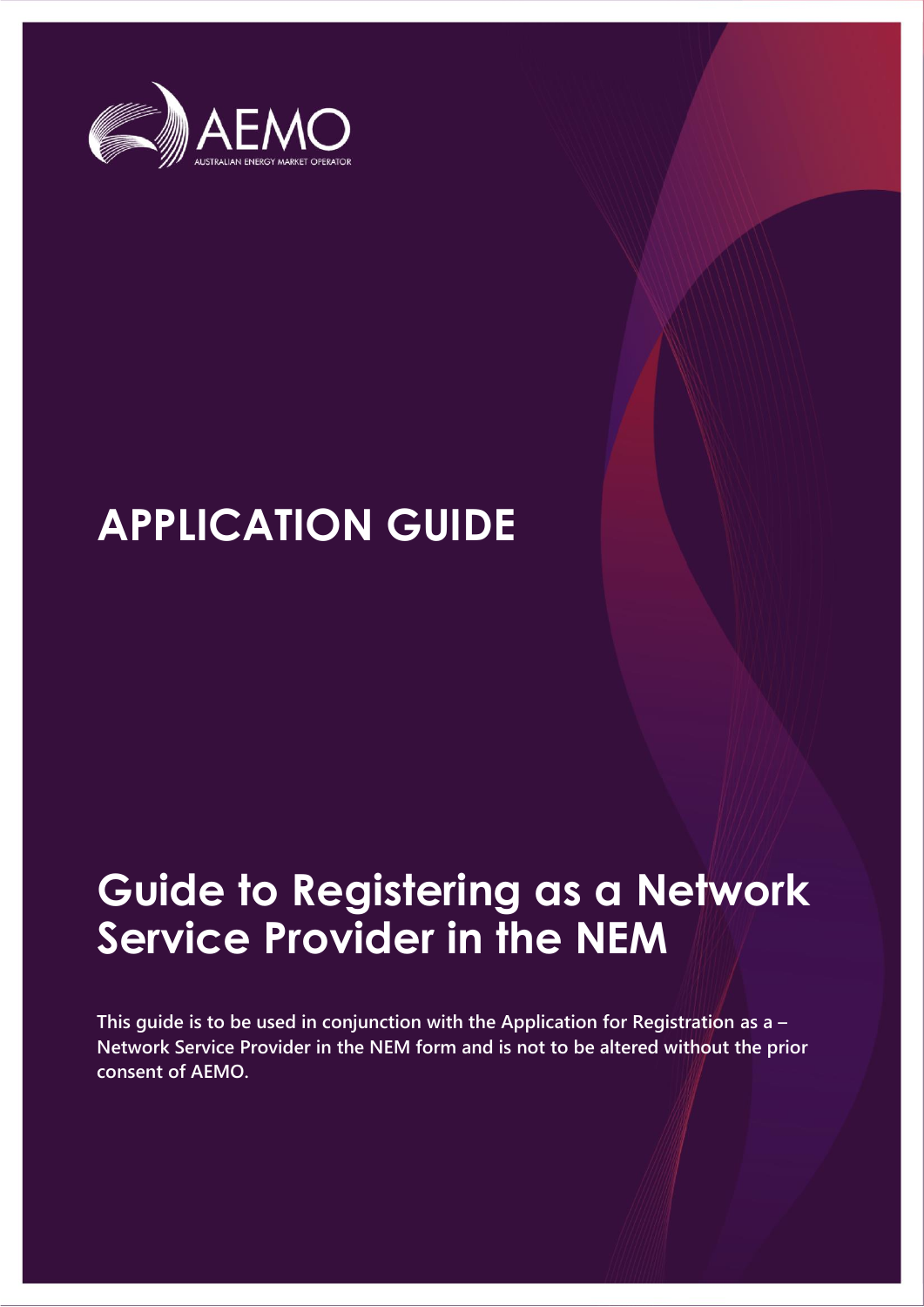### **Important notice**

This guide to Registering as a Network Service Provider in the NEM (this Guide) is made available to you on the following basis:

| Purpose           | This Guide has been produced by the Australian Energy Market Operator Limited (AEMO) to provide<br>information about the process of becoming a Participant in the National Electricity Market (NEM) as at the<br>date of this publication.                                                                                                                                                                                                                                                               |  |
|-------------------|----------------------------------------------------------------------------------------------------------------------------------------------------------------------------------------------------------------------------------------------------------------------------------------------------------------------------------------------------------------------------------------------------------------------------------------------------------------------------------------------------------|--|
| <b>Disclaimer</b> | This document or the information in it may be subsequently updated or amended. This document<br>does not constitute legal or business advice, and should not be relied on as a substitute for obtaining<br>detailed advice about the National Electricity Law, the National Electricity Rules, or any other<br>applicable laws, procedures or policies. AEMO has made reasonable efforts to ensure the quality of<br>the information in this document but cannot quarantee its accuracy or completeness. |  |
|                   | Accordingly, to the maximum extent permitted by law, AEMO and its officers, employees and<br>consultants involved in the preparation of this document:                                                                                                                                                                                                                                                                                                                                                   |  |
|                   | make no representation or warranty, express or implied, as to the currency, accuracy,<br>reliability or completeness of the information in this document; and                                                                                                                                                                                                                                                                                                                                            |  |
|                   | are not liable (whether by reason of negligence or otherwise) for any statements or<br>٠<br>representations in this document, or any omissions from it, or for any use or reliance on<br>the information in it.                                                                                                                                                                                                                                                                                          |  |
| Copyright notice  | © 2021 Australian Energy Market Operator Limited. The material in this publication may be used in<br>accordance with the copyright permissions on AEMO's website.                                                                                                                                                                                                                                                                                                                                        |  |

### **Rules terms**

Terms defined in the *Rules* have the same meaning in this Guide unless otherwise specified. These terms are intended to be identified in this Guide by italicising them, but failure to italicise such a term does not affect its meaning.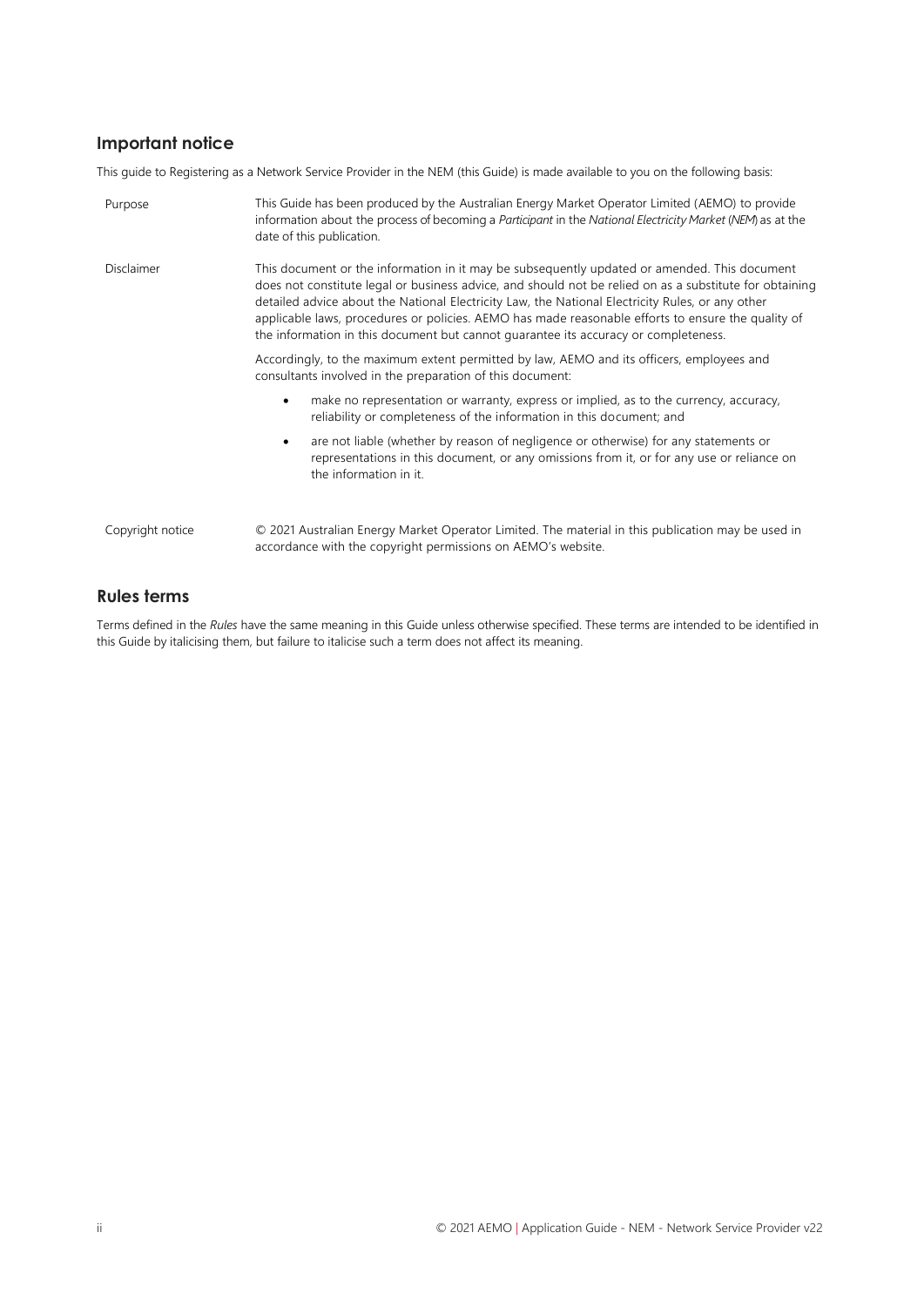# **Contents**

| $\mathbf{1}$ . |  |
|----------------|--|
| 1.1            |  |
| 1.2            |  |
| 1.3            |  |
| 1.4            |  |
| 1.5            |  |
| 1.6            |  |
| 1.7            |  |
| 2.             |  |
| 3.             |  |
| 3.1            |  |
| 3.2            |  |
| 3.3            |  |
| 3.4            |  |
| 3.5            |  |
| 3.6            |  |
|                |  |
| 3.7            |  |
| 3.8            |  |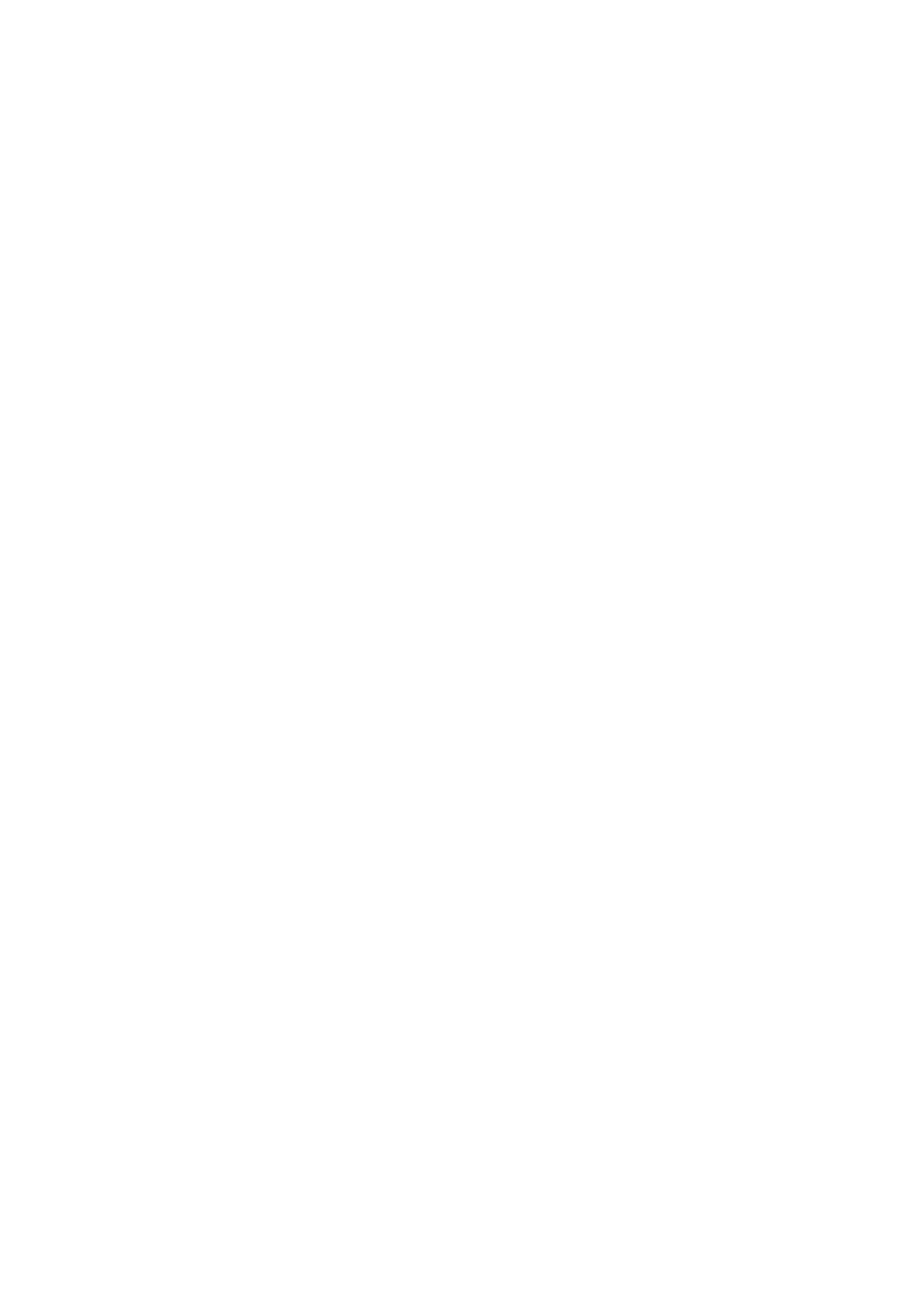# <span id="page-4-0"></span>**1. Introduction**

This Guide is used to help those completing an Application for Registration as a Network Service Provider in the NEM form (the Form).

### <span id="page-4-1"></span>1.1 Purpose of this guide

This Guide is used to help applicants applying to *AEMO* for registration as a Network Service Provider in the NEM using the Form available from the *AEMO* website.

This Guide summarises the processes and information required by the Form.

### <span id="page-4-2"></span>1.2 Requirement to register as a Network Service Provider

Section 11 of the NEL states that:

"A person must not engage in the activity of owning, controlling, or operating a transmission system or distribution system that forms part of the interconnected transmission and distribution system unless,

- a) the person is a Registered participant in relation to that activity; or
- b) the person is the subject of a derogation that exempts the person, or is otherwise exempted by the AER, from the requirement to be a Registered participant in relation to that activity under this Law and the *Rules*."

A body corporate that fails to register may be liable for a maximum penalty of \$100,000 and \$10,000 for every day during which the breach continues, and a natural person may be liable for a maximum penalty of \$20,000 and \$2,000 for every day during which the breach continues (section 58 National Electricity Law).

### <span id="page-4-3"></span>1.3 Exemptions

#### $1.3.1$ Applications for exemption and general exemption

Under clause 2.5.1(d) of the *Rules,* the Australian Energy Regulator (AER) may exempt any person or class of persons from the requirement to register as an NSP where an exemption is not inconsistent with the *market objective*. The National Electricity Code Administrator (NECA) issued 'Guidelines for exemption from the requirement to register as a network service provider' (Exemption Guidelines) that the AER has adopted. The Exemption Guidelines contain the principles that will be applied to assess each application for exemption made to the AER. NECA also issued 'General exemptions from the requirement to register as a network service provider' (General Exemptions) that the AER has adopted. The Exemption Guidelines and General Exemptions are available from the [AER website.](http://www.aer.gov.au/) Applicants seeking an exemption from registration as an NSP should contact the AER.

#### $1.3.2$ Intermediary Exemption

Clause 2.9.3 of the *Rules* provides that a person ordinarily required to register as an *NSP* may apply to the AER for an exemption from the requirement to register where it notifies the AER that an *intermediary* is to be registered instead.

The AER must allow the exemption where:

- the *intermediary* consents to act as *intermediary*, in a form reasonably acceptable to the AER; and
- AEMO is satisfied that, from a technical perspective, the *intermediary* can be treated for NER purposes as the applicant with respect to the relevant *distribution system* or *transmission system*.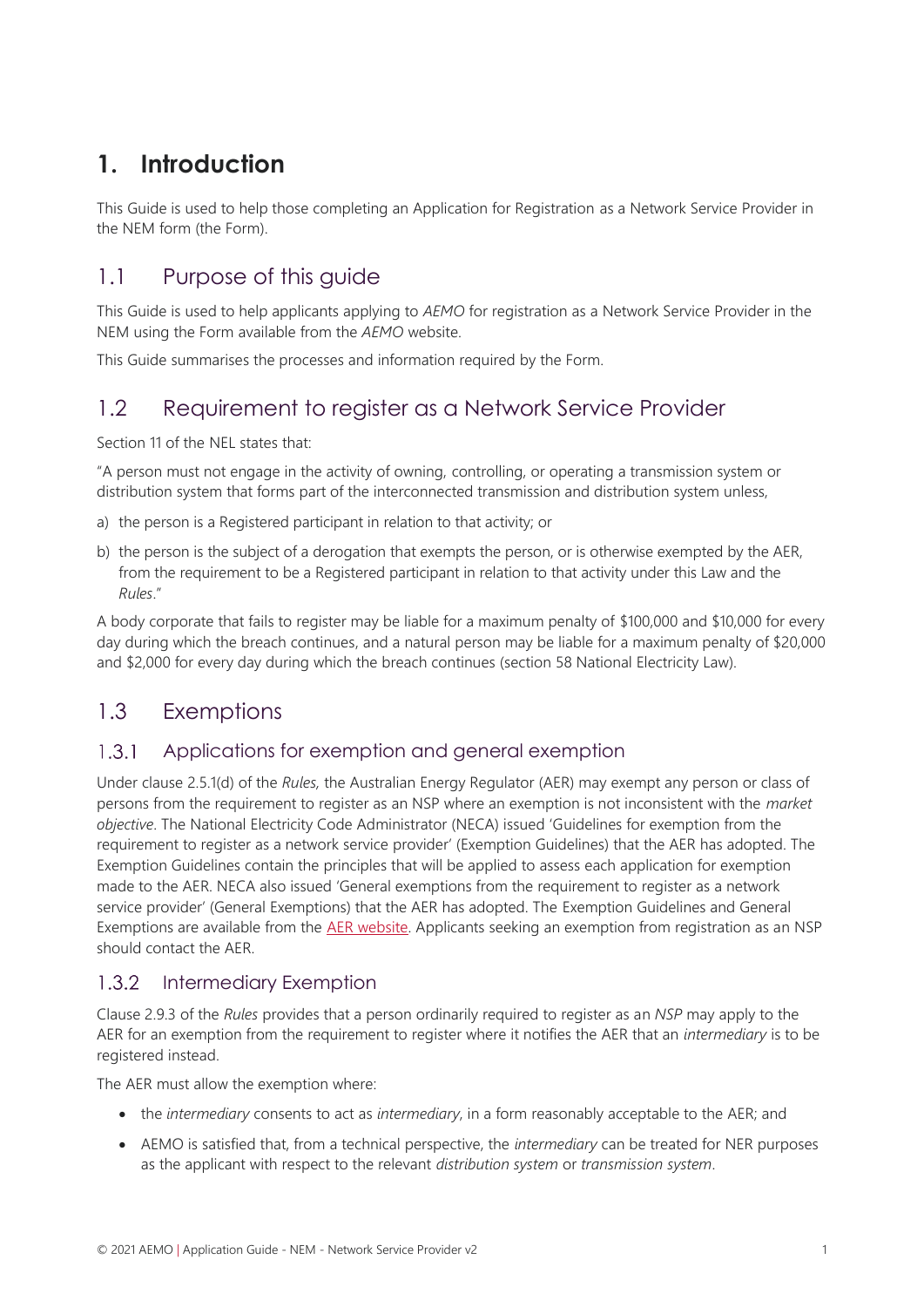If the AER grants an exemption on the basis that it has approved an *intermediary*, the *intermediary* is the party that must apply for registration as an NSP and satisfy AEMO that it meets all relevant requirements for registration in that category.

Evidence that the *intermediary* can be treated as the applicant should establish the *intermediary's* role in relation to the *transmission* or *distribution system*, and its appointment by all other parties who would otherwise need to register.

### <span id="page-5-0"></span>1.4 Registration as an intending participant

Clause 2.7 of the *NER* allows a person to register with *AEMO* as an *Intending Participant* if it can reasonably satisfy AEMO that it intends to carry out an activity in respect of which it must or may be registered as a *Registered Participant*. A person who intends to act as an NSP may elect to register with *AEMO* as an *Intending Participant* if that person can satisfy *AEMO* that the relevant requirements have been met.

Please see the [AEMO website](https://aemo.com.au/energy-systems/electricity/national-electricity-market-nem/participate-in-the-market/registration/register-as-an-intending-participant-in-the-nem) if you would like to register as an *Intending Participant*.

### <span id="page-5-1"></span>1.5 Fees

#### $1.5.1$ Registration Fee

All applicants for registration must pay a registration fee in accordance with *AEMO's* [currently published fee](http://aemo.com.au/About-AEMO/Energy-market-budget-and-fees)  [schedule.](http://aemo.com.au/About-AEMO/Energy-market-budget-and-fees)

After the initial receipt and processing of a Form, AEMO will send a tax invoice to the applicant for payment. The registration fee can be paid by cheque (payable to AEMO Limited) or by direct deposit. You should provide a remittance advice from your bank if you have paid by direct deposit.

#### $1.5.2$ Participant Fees

Clause 2.11.1(b)(2) of the *Rules* provides that *Participant fees* should recover the budgeted revenue requirements for *AEMO.* Clause 2.11.1(b)(3) provides that the components of *Participant fees* charged to each *Registered Participant* should be reflective of the extent to which the budgeted revenue requirements for *AEMO* involve that *Registered Participant*.

You should refer to the *AEMO* website for a summary of the *[Participant fees](http://aemo.com.au/About-AEMO/Energy-market-budget-and-fees)* that are currently applicable to a *Guide to Registering as a Network Service Provider in the NEM*.

### <span id="page-5-2"></span>1.6 Other Documents to be submitted

All prospective *Network Service Providers* who will be required to make or receive payments to or from AEMO in the *spot market* must submit the following items with their registration application:

#### $1.6.1$ Recipient Created Tax Invoice Agreement

See Sectio[n 3.4.7](#page-9-1) for details.

### 1.6.2 Austraclear

See Sectio[n 3.4.8](#page-9-2) for details.

#### Other Documents  $1.6.3$

Applicants may need to submit other documents as evidence of their eligibility for registration. These are highlighted in the application form and may vary depending on the registration category and applicant circumstances.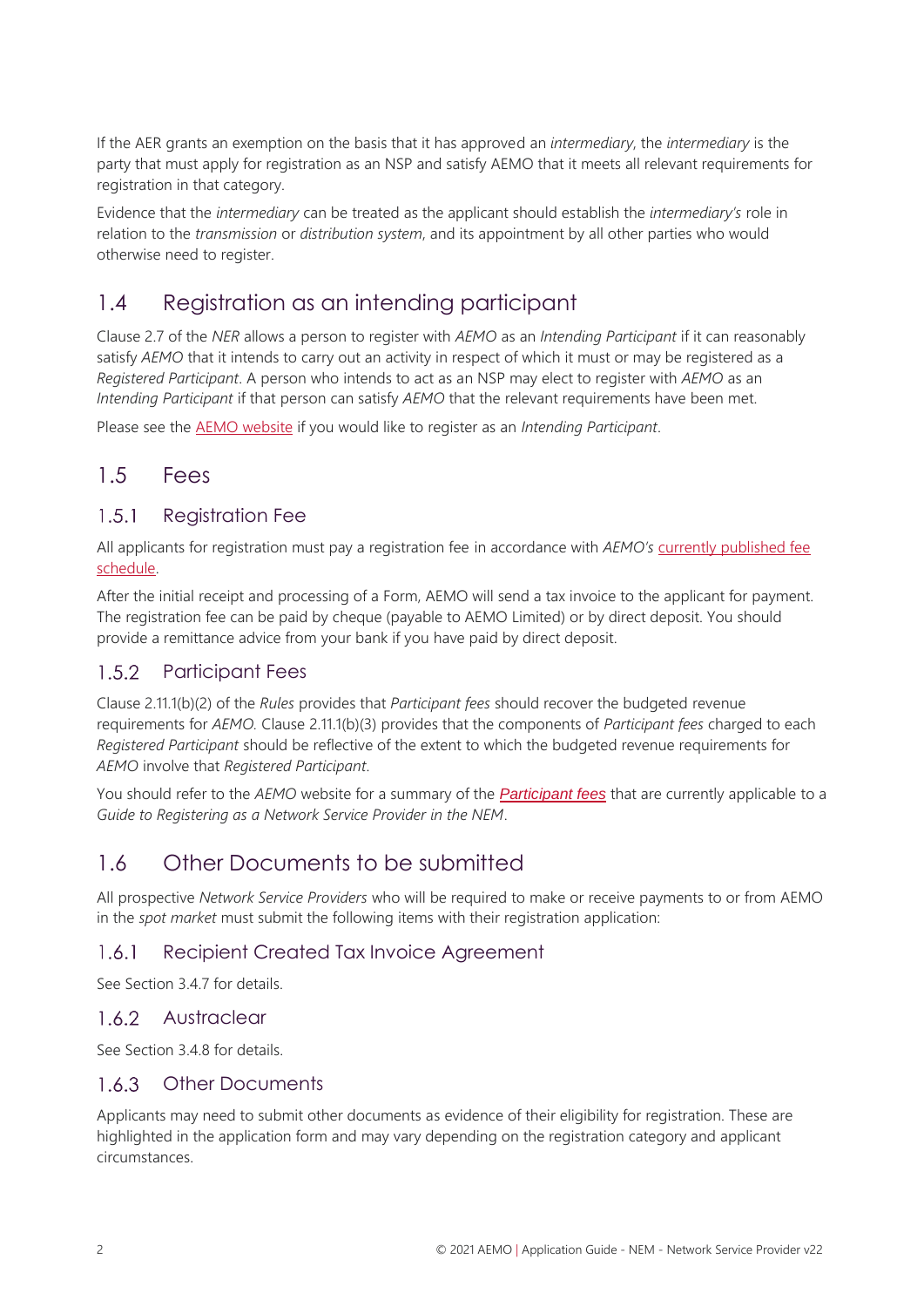### <span id="page-6-0"></span>1.7 Application Submission

Please return your completed Application together with all required attachments by email to: [onboarding@aemo.com.au](mailto:onboarding@aemo.com.au)

For assistance, phone 1300 236 600 (International callers dial +61 3 9609 8000)

## <span id="page-6-1"></span>**2. Registration Procedure**

Chapter 2 of the *NER* deals with registration. Each prospective applicant must apply to *AEMO* for registration by using the relevant application form.

The registration process consists of the following steps:

- Step 1 You submit the application form along with all attachments required by the Form to the address shown in Section 17 above.
- Step 2 On receipt of your application, *AEMO* will send an invoice for payment by EFT. For information regarding participant registration fees, see [Fees and Charges](http://www.aemo.com.au/Electricity/National-Electricity-Market-NEM/Participant-information/Fees-and-charges) on the AEMO website.
- Step 3 *AEMO* will review the application and respond to you within 5 *business days* of receipt of the application (Clause 2.9.1(b) of the *NER*).
- Step 3 *AEMO* may request additional information or clarification of the information contained in the application. If such a request is made, you must supply the additional information or clarification within 15 *business days* of *AEMO's* request (Clause 2.9.1(c) of the *NER*).
- Step 4 Within 15 *business days* of receiving the application, or within 15 *business days* of receiving the requested additional information or clarification, *AEMO* will notify you of *AEMO's* determination and, if *AEMO* rejects your application, the reasons for rejecting it (Clause 2.9.2(a) of the *Rules*).

Note: Regardless of outcome, application processing activities and timeframes are the same and carry the same overheads, so fees and charges are non-refundable.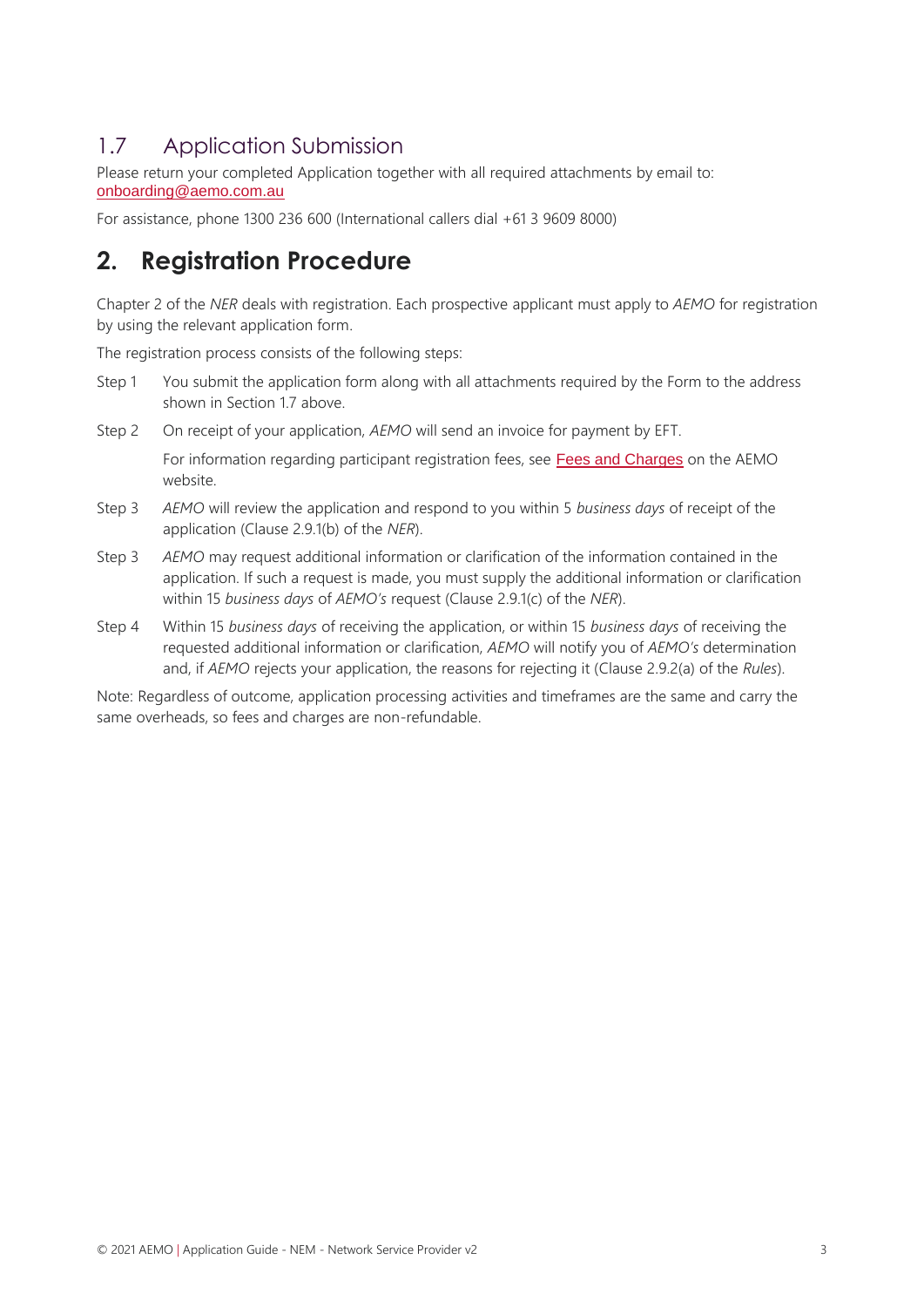## <span id="page-7-0"></span>**3. Explanation of the Application for Registration Form**

Information required by the Form is divided into the following sections:

- [Section A. Participant Category](#page-7-1)
- [Section B. Application Details](#page-7-2)
- [Section C. Contact Details](#page-8-0)
- [Section D. Required Information](#page-8-1)
- [Section E. System Details](#page-9-0)
- [Section F. Local Black System Procedures](#page-10-0)
- [Section G. Market Network Service](#page-10-1) Details
- [Section H. Metering](#page-11-0) Requirements
- Section I. [IT Systems](#page-14-0)

### <span id="page-7-1"></span>3.1 Section A. Participant Category

In Section A, you must classify each of your *network systems* as either a *transmission system* or *distribution system*. You must provide details of the location and assets that make up the system.

• Transmission System

A transmission network, together with the connection assets associated with the transmission network, which is connected to another transmission or distribution system.

• Distribution System

A distribution network, together with the connection assets associated with the distribution network, which is connected to another transmission or distribution system.

### <span id="page-7-2"></span>3.2 Section B. Application Details

#### $3.2.1$ Section B.1. Applicant details

Provide your details in the fields provided.

**Note:** You can suggest a Participant ID for your organisation. AEMO will advise you of the suitability of this suggestion prior to the establishment of the registration record in AEMO's systems. **Please take care** in nominating the ID as AEMO's systems do not support changes once IDs have been allocated.

#### $3.2.2$ Section B.2. Applicant association

Confirm all relationships between the Applicant and the transmission or distribution system by checking the appropriate checkboxes to indicate if you are an Owner, Controller and/or Operator with your network systems, and advise whether you will be acting as an *intermediary* for a third party.

#### $3.2.3$ Section B.3. Consent to act as an intermediary

If you are to act as an *intermediary* on behalf of other parties, you must identify those parties and provide consent.

#### $3.2.4$ Section B.4. Evidence of nomination and AER exemption

To expedite the application, the application must include details of the AER exemption applied for (or granted) for each nominating owner, controller or operator of the relevant *transmission system* or *distribution system*.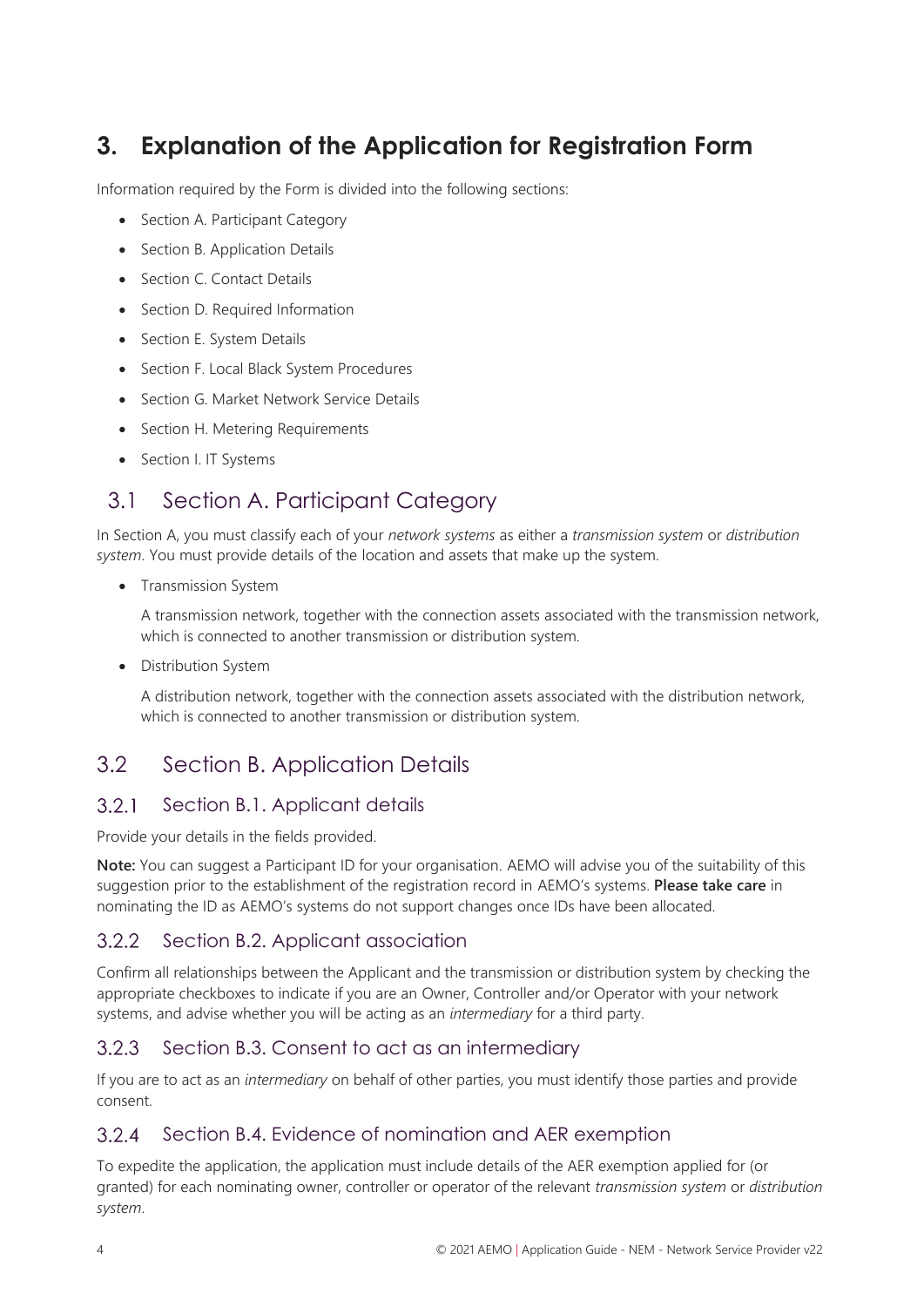#### $3.2.5$ Section B.5. Declaration

The application must be signed by an authorised representative as a declaration which formally applies for registration and authorises AEMO to contact other parties, if necessary, to verify the information that you have provided with your application.

### <span id="page-8-0"></span>3.3 Section C. Contact Details

#### $3.3.1$ Section C.1. Registration contact

Add details of the primary contact point in your organisation in relation to this application.

#### $3.3.2$ Section C.2. Head office and branch contact details

In this section you must provide contact details to assist with communication between *AEMO* and your organisation. You must provide contact details for your head office and any branch offices along with the details of all relevant personnel.

#### $3.3.3$ Section C.3. Personnel contacts

Mandatory and additional contact details are required. These contacts vary depending on whether you are applying to classify a market network service or not. For additional information please contact the [AEMO](mailto:onboarding@aemo.com.au) [registration team.](mailto:onboarding@aemo.com.au)

You will need to submit additional pages to include all contact details. Please clearly mark these as 'Attachment to Section C' and number each page consecutively.

When you have attached the appropriate contact details, confirm this by checking the associated checkbox in the list.

### <span id="page-8-1"></span>3.4 Section D. Required Information

#### $3.4.1$ Section D.1. Partnership status

You must nominate if you are applying for registration on behalf of a partnership. If so, you must provide evidence of the legitimacy of the partnership, such as a partnership agreement.

#### $3.4.2$ Section D.2. Trust status

Indicate if the Applicant is applying on behalf of a Trust. If so, provide a Trustee Deed poll in favour of AEMO.

#### Section D.3. Organisation capability  $3.4.3$

You must also show that you are in a position to control the design, construction, maintenance, operation, business and administrative processes applicable to your network systems and that responsible officers within your organisation are in a position to establish, or have already established, resources, processes, and procedures to ensure compliance with the *Rules*. You should enclose:

- a copy of your current organisation chart or other evidence of access to necessary expertise to carry out electricity industry operations, including operations management, settlements and risk management;
- a brief résumé of key managers and information about their responsibilities (if this is not included in the organisation chart);
- demonstrate that *NEM*-related policies and procedures are in place or under development (do not submit the documents to *AEMO*, simply advise that they exist or are being developed);
- evidence that you have IT systems to support *NEM* activities;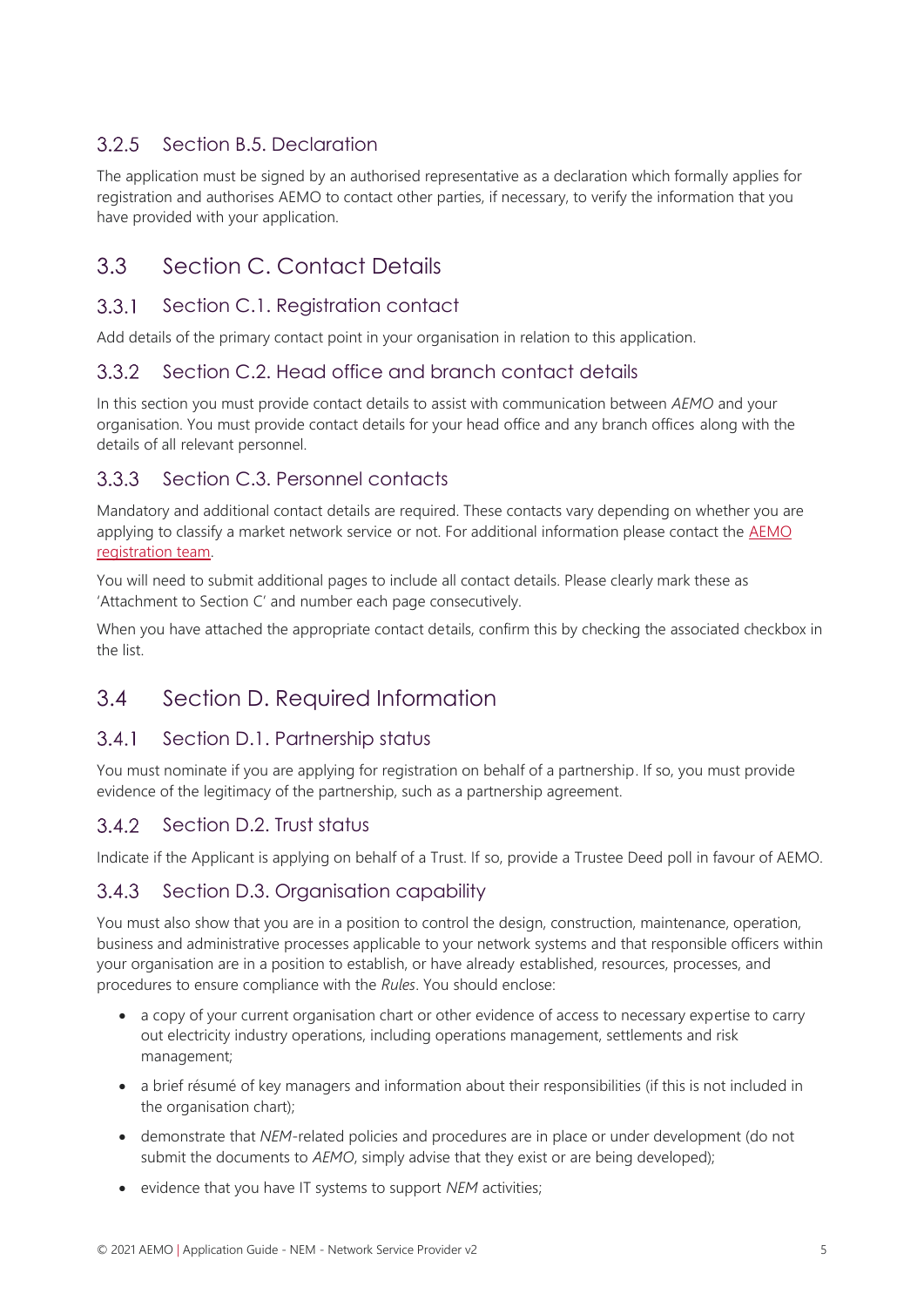- if you have not participated in the *NEM* before, copies of electricity licences held in related markets, details of any regulatory non-compliances, and sales volumes and number of customers if you have participated in another relevant market; and
- a corporate structure chart explaining arrangements with parent or other organisations that impact on, or improve, your ability to comply with the Rules.

#### $3.4.4$ Section D.4. Financial viability

**Note:** This is for Market NSP Applicants only.

You must be able to meet your financial obligations to *AEMO* and satisfy any prudential requirements as set out in clause 3.3 of the *NER* that might be applicable to you.

Provide copies of recently audited financial statements and provide the details of any links to parent or other organisations that may improve your financial viability as an applicant.

#### $3.4.5$ Section D.5. Regulatory compliance

You must show that you comply with all applicable requirements currently imposed by the jurisdictional body or agency responsible for licensing or regulating electricity supply activities in the region(s) in which your network assets are located.

You must confirm that you have either met your jurisdictional requirements, are exempt from jurisdictional requirements, or that no requirements apply. You should provide:

- a copy of your current electricity licence or authorisation in each relevant jurisdiction(s), or a copy of the instrument of exemption or derogation, and
- details of any outstanding non-compliance with regulatory obligations.

#### <span id="page-9-3"></span> $3.4.6$ Section D.6. Credit support

Market participants not meeting the criteria stated in NER Section 3.3.3 must provide a financial guarantee using th[e AEMO Guarantee Pro Forma](https://www.aemo.com.au/-/media/files/about_aemo/aemo-bank-guarantee-pro-forma.pdf?la=en) format available on the AEMO website.

For further assistance with financial guarantees, see the [Credit Support Management Guide.](https://www.aemo.com.au/-/media/files/about_aemo/guide_to_aemo_credit_support_management_april_2014.pdf)

#### <span id="page-9-1"></span> $3.4.7$ Section D.7. Recipient Created Tax Invoice

If your company (having the same ABN as this application) has signed a current version of the Recipient Created Tax Invoice Agreement (RCTI), you do not need to complete a new one.

If you do not have a current RCTI, you must submit your application with a completed RCTI available on the [AEMO website.](https://www.aemo.com.au/-/media/files/about_aemo/recipient-created-tax-invoice-agreement.docx?la=en)

#### <span id="page-9-2"></span> $3.4.8$ Section D.8. Austraclear

Austraclear is required for market settlements and is generally only required for *Market Network Service Providers* or *interconnectors*.

If required, an Austraclear membership number is obtained direct from the [ASX.](https://www.asx.com.au/services/settlement/austraclear.htm) If you do not currently have one, you will need to obtain one before applying for registration. This can take up to five weeks to process and all charges are directly payable to Austraclear so you will need to plan accordingly to avoid delays in processing this application.

<span id="page-9-0"></span>Once you have the membership number, enter it in the field provided.

### 3.5 Section E. System Details

Please provide details of the transmission or distribution network.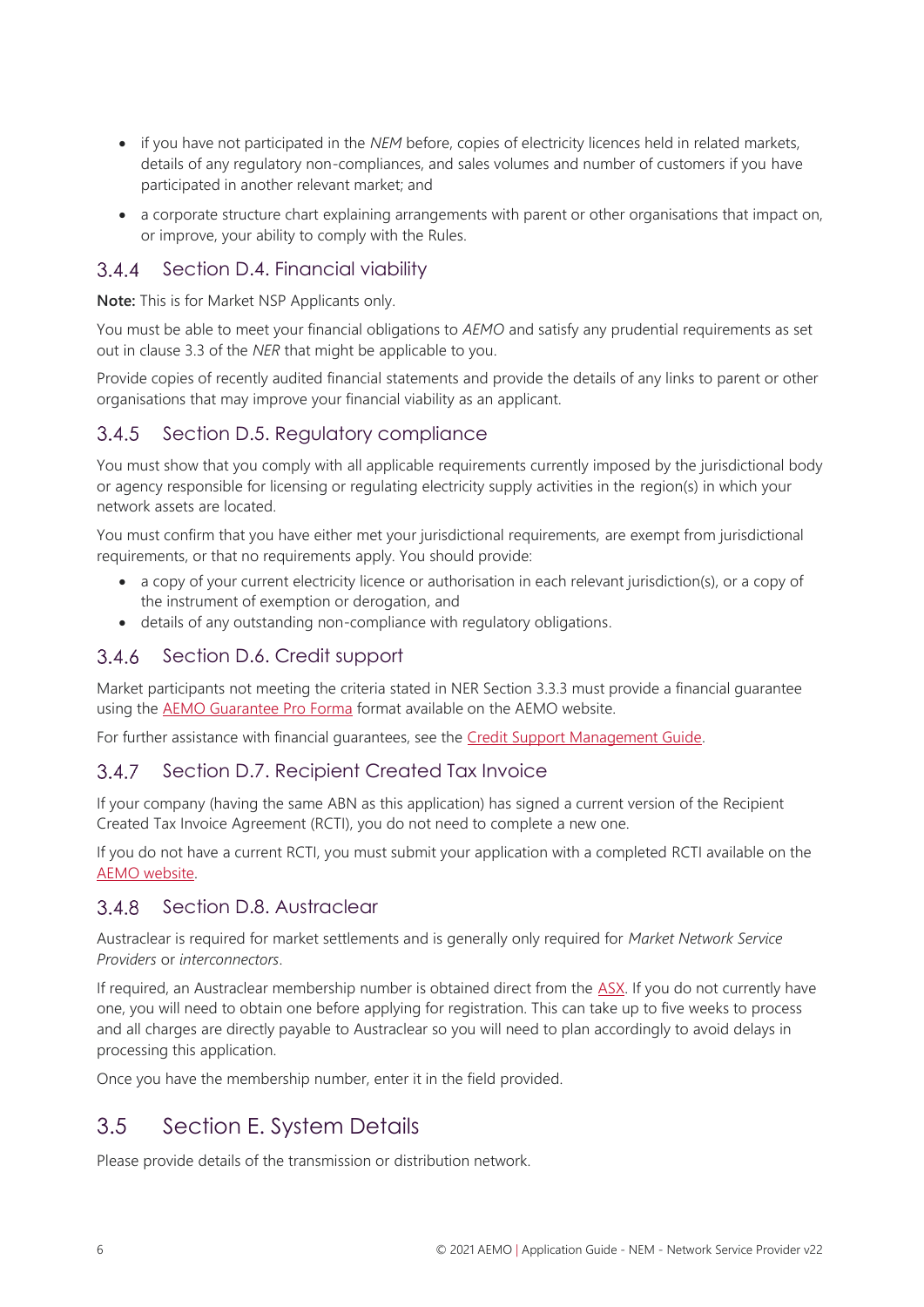### <span id="page-10-0"></span>3.6 Section F. Local Black System Procedures

*Network Service Providers* must develop *local black system procedures* in accordance with guidelines referred to in NER clause 4.8.12(f). Each *Network Service Provider* must submit its *local black system procedures* to *AEMO* for approval.

This information is required to allow *AEMO* to confirm there are no inconsistencies between your *local black system procedure* and *AEMO's* own system restart procedure. Accordingly, you must provide *AEMO* with any relevant technical information that may affect the system restart capability of your *network elements* to enable *AEMO* to manage a system restart condition.

You must submit a copy of those procedures. Please provide details of an appropriate person to contact about the *local black system procedure*.

### <span id="page-10-1"></span>3.7 Section G. Market Network Service Details

#### $3.7.1$ Section G.1. Registration as a Market Network Service Provider

You must indicate whether you are seeking to classify any of your *network services* as *market network services* to earn revenue from the *spot market* rather than receive a regulated income.

If so, complete the remainder of the application form.

### **If not, the form is complete and can be submitted.**

#### $3.7.2$ Section G.2. Market network service

You must indicate that your service satisfies each of the conditions in clause 2.5.2(a) of the NER.

All conditions must be satisfied or have a *participant derogation* from the AEMC for the application to be approved. The evidence that conditions have been satisfied should include relevant documentation from government authorities and the NSPs whose *network services* are connected to the *two-terminal link* on the *market network services*.

An existing NSP that wishes to register a new asset as a *market network service* needs to submit a fresh application so that *AEMO* can formally classify the new asset as a scheduled *market network service*. A new regulated asset that connects to existing assets does not require a new application, as it does not need to be separately classified.

You should also note that you might be required to provide *credit support* to cover the value of electricity consumed during construction and commissioning of your *network* (see Section [3.4.6\)](#page-9-3).

Further information about this area is available from the *AEMO* website under [Prudentials and Payments.](http://www.aemo.com.au/Electricity/National-Electricity-Market-NEM/Settlements-and-payments/Prudentials-and-payments)

#### $3.7.3$ Section G.3. Market network service information

If you are applying to be a *Market Network Service Provider*, you must provide details of your *market network service*. The *NER* require that a *market network service* must also be classified as a *scheduled network service* and participate in *central dispatch*. You must also provide information required in Schedule 3.1 of the *NER* in this Section.

#### $3.7.4$ Section G.4. Conditions for connection

You must establish that your *network elements* comply with the technical requirements of Chapter 5 and Schedule 5.3a of the *NER*. To do this, you need to complete the table included to demonstrate your compliance.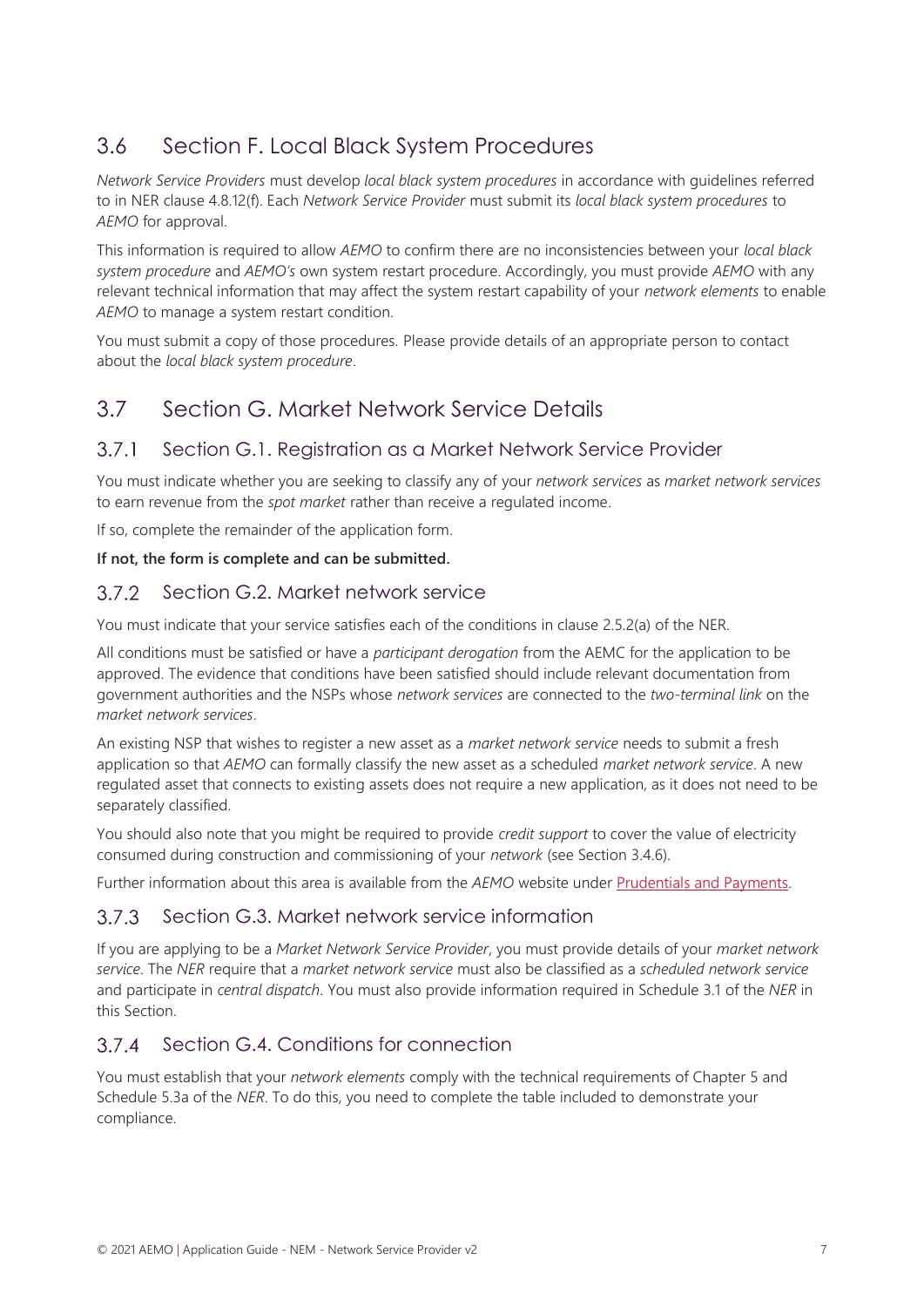Please note that shaded areas in the table do not require completion and are included for ease of reading or for the information of Applicants who will need to comply as applicable.

### <span id="page-11-0"></span>3.8 Section H. Metering Requirements

You must confirm that the proposed *metering installation* will be able to meet the requirements of Chapter 7 of the *NER.*

Under NER Clause 5.3.7(g), a *Network Service Provider* and the *Registered Participant* must jointly notify *AEMO* that a connection *agreement* has been entered into between them and forward to *AEMO* relevant technical details of the proposed *plant* and *connection*, including the proposed metering installation. Clause 7.3.2(e) of the *NER* requires metering to be installed and operational prior to participation in the market in respect of the relevant connection point.

#### $3.8.1$ Section H.1. Connection point checklist

The connection point checklist is to be completed to satisfy the minimum requirements for the registration of Metering Connection Points as required under Chapters 5 and 7 of the *Rules*.

- Ensure Metering Technical contact details have been completed and attached.
- Ensure all fields in the following table are completed for *AEMO* to be able to conduct a full technical assessment (except where indicated below). Clarification of the information required on the connection point checklist is shown in the table below:

| <b>Connection point checklist field</b>                 | <b>Details</b>                                                                                                                                                                                                                                       |
|---------------------------------------------------------|------------------------------------------------------------------------------------------------------------------------------------------------------------------------------------------------------------------------------------------------------|
| Connection Point Registration Type                      | Confirm whether the registration is for a new Wholesale <i>connection point</i> or for<br>changes to an existing Wholesale connection point                                                                                                          |
| <b>Expected Commissioning Date</b>                      | Expected date for commissioning of the connection point                                                                                                                                                                                              |
| Connection Point NMI(s)                                 | National Metering Identifier (NMI) that will be or is assigned to the Wholesale<br>connection point                                                                                                                                                  |
| Logical NMI - Algorithm                                 | Refer to the NER Clause 7.2.4A - Special Site or Technology Related Conditions. If the<br>registration relates to a site where an algorithm is required or already exists, then<br>provide a copy of the algorithm as an attachment to the checklist |
| Transmission Node ID (TNI)                              | The Transmission Node Identity Code, which identifies the Transmission Loss Factor<br>assigned by the Network Service Provider                                                                                                                       |
| Single Line (Schematic) drawing                         | Single Line (Schematic) drawing of the Connection Point showing metering installation<br>location details. Please identify the drawing number and provide the drawing as an<br>attachment. (Drawings need to re-size with clarity and accuracy)      |
| Detailed Wiring diagram of the Metering<br>Installation | Detailed Wiring diagram of the Metering Installation which must clearly identify:<br>Revenue Metering<br>٠<br>Check Metering (when installed)<br>٠<br>Meter Class Accuracy<br>٠<br>Meter Make and Type<br>٠<br>CT Class<br>٠<br>CT Ratio<br>VT Class |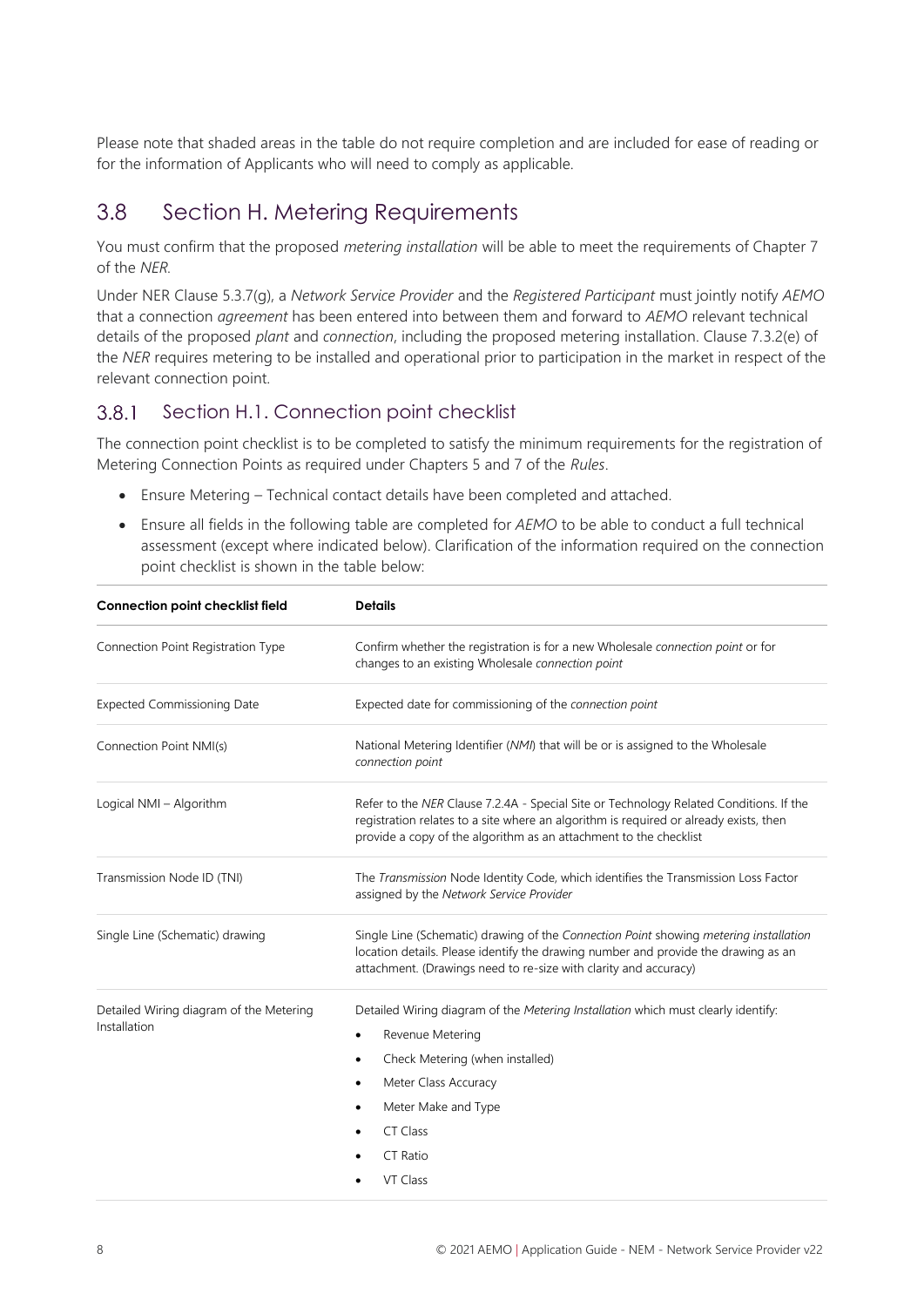| Connection point checklist field        | <b>Details</b>                                                                                                                                                                                                                                                                                                                                       |  |
|-----------------------------------------|------------------------------------------------------------------------------------------------------------------------------------------------------------------------------------------------------------------------------------------------------------------------------------------------------------------------------------------------------|--|
|                                         | VT Ratio                                                                                                                                                                                                                                                                                                                                             |  |
|                                         | CT (Burden Rating)                                                                                                                                                                                                                                                                                                                                   |  |
|                                         | VT (Burden Rated)                                                                                                                                                                                                                                                                                                                                    |  |
|                                         | Please identify the drawing number and provide the drawing as an attachment.<br>(Drawings need to re-size with clarity and accuracy).                                                                                                                                                                                                                |  |
| Transmission area drawing               | Drawing showing the <i>transmission connection point</i> relativity. Please identify the<br>drawing number and provide the drawing as an attachment. (Drawings need to re-size<br>with clarity and accuracy).                                                                                                                                        |  |
| Person Responsible for Connection Point | The contact details for the person taking on the role of the Responsible Person as<br>defined in 7.2.1 of the NER.                                                                                                                                                                                                                                   |  |
| Physical Address of Connection Point    | Physical address of where the connection point is situated including street, suburb/town<br>and postcode.                                                                                                                                                                                                                                            |  |
| Physical Location of Connection Point   | A specific statement that clearly details the physical locality of where the connection<br>point is situated as per the participant connection agreement. (e.g. At 66KV Circuit<br>Breaker 12345 on the low voltage side of Transformer 1 at Substation XYZ). AEMO<br>needs to understand where the connection point is in relation to the metering. |  |
| <b>Feeder Capacity</b>                  | Capacity of the feeder in MVA or Amps                                                                                                                                                                                                                                                                                                                |  |
| <b>Transformer Capacity</b>             | Capacity of the transformer in MVA                                                                                                                                                                                                                                                                                                                   |  |
| Generator Capacity                      | Capacity of the Generator. Please provide MVA, MW and power factor                                                                                                                                                                                                                                                                                   |  |
| Energy Pattern                          | Data required to calculate MLF:                                                                                                                                                                                                                                                                                                                      |  |
|                                         | AEMO requires a year of data on a half hour resolution for the expected active and<br>reactive power generated or consumed at the new connection point.                                                                                                                                                                                              |  |
|                                         | In the cases of load <i>connection points, AEMO</i> also requires clarification if the load<br>supplied by the new connection point is an existing load transferred from an existing<br>connection point, or if it is a new load.                                                                                                                    |  |
| Participant Relationships In MSATS      | Participant ID and Participant Names are to be provided for each of the roles to be<br>assigned in MSATS.                                                                                                                                                                                                                                            |  |
|                                         | <b>Note:</b> This is not mandatory for Retailer of Last Resort (RoLR).                                                                                                                                                                                                                                                                               |  |

#### $3.8.2$ Section H.2. Meter installation checklist

Clarification of the information required on the Meter Installation checklist is shown in the table below:

| Meter Installation checklist field | <b>Details</b>                                                                                                                                                           |  |
|------------------------------------|--------------------------------------------------------------------------------------------------------------------------------------------------------------------------|--|
| Meter Serial No.                   | Serial Number which identifies the meter installed. (Please add additional rows if<br>required).                                                                         |  |
| Meter Make & Model                 | Name of company who make the meter and the model of the meter installed                                                                                                  |  |
| Pattern Approval Cert No.          | The National Measurement Institute of Australia issues a certificate of approval when an<br>electricity meter is pattern approved. Provide the Pattern Approval Cert No. |  |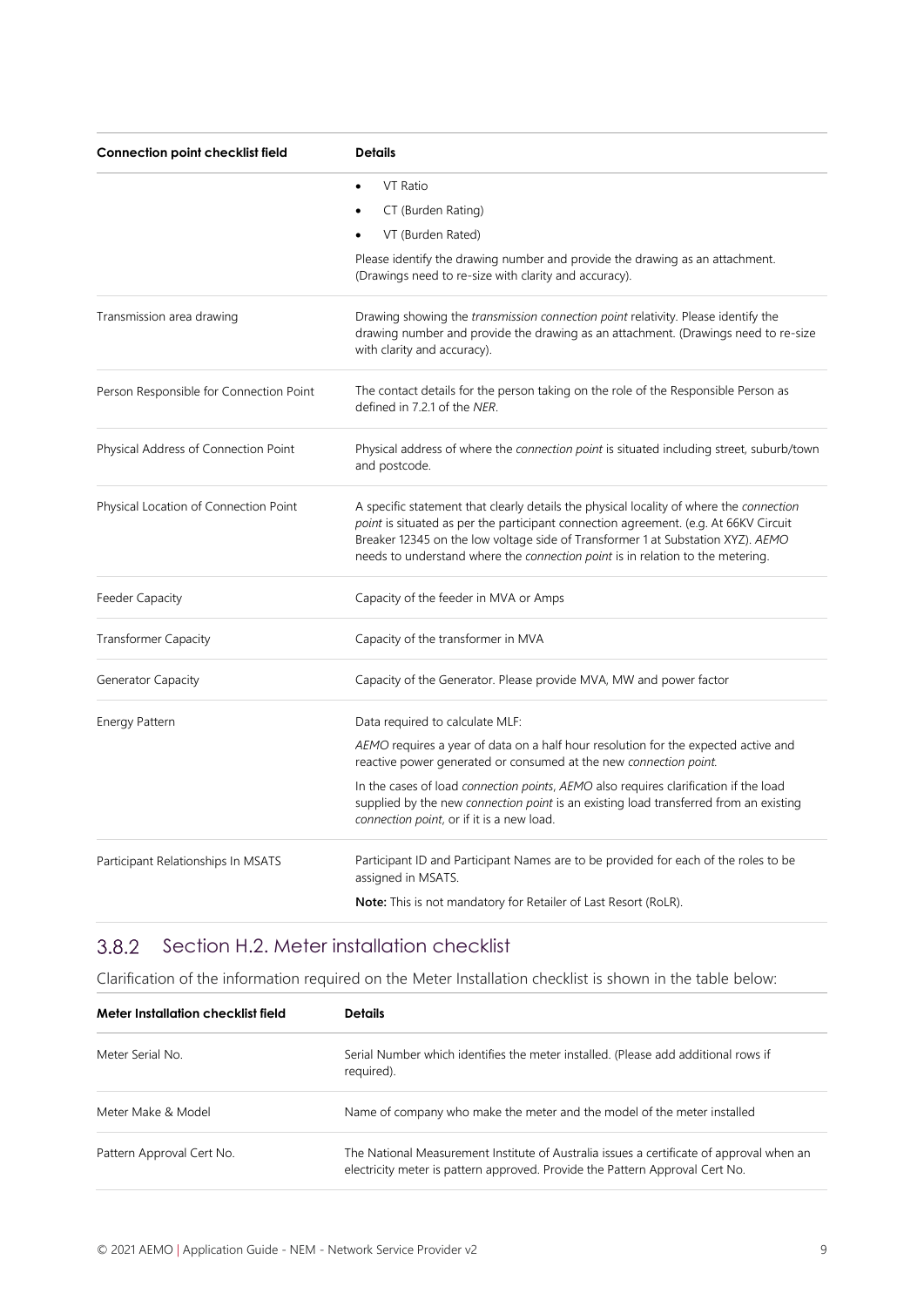| Meter Installation checklist field | <b>Details</b>                                                                                                                                                                                                                                                                                                                                                                                                                                                                                                                                                                                                                    |
|------------------------------------|-----------------------------------------------------------------------------------------------------------------------------------------------------------------------------------------------------------------------------------------------------------------------------------------------------------------------------------------------------------------------------------------------------------------------------------------------------------------------------------------------------------------------------------------------------------------------------------------------------------------------------------|
|                                    | Pattern approval (and verification) is mandatory for electricity meters installed on or after<br>1st January 2013, and where the meter measures less than 750 MWh per year. Meters<br>measuring greater than (or equal to) 750 MWh per year are exempt, therefore Type 1, 2<br>and 3 as described in NER S7.2.3.1 are exempt from this requirement.                                                                                                                                                                                                                                                                               |
| Meter Class Accuracy               | Meter class accuracy must meet the minimum acceptable class of components as<br>outlined in S7.2.3 of the Rules.                                                                                                                                                                                                                                                                                                                                                                                                                                                                                                                  |
| Is Meter Bi-Directional            | A metering installation must be capable of separately recording energy data for energy<br>flows in each direction where bi-directional active energy flows occur or could occur.                                                                                                                                                                                                                                                                                                                                                                                                                                                  |
| <b>Current Rating</b>              | The operating range of the meter in Amps.                                                                                                                                                                                                                                                                                                                                                                                                                                                                                                                                                                                         |
| Meter Test Results                 | Copies of the most recent meter test results conducted in accordance with S7.3.2 of the<br>Rules. These results must show compliance with the relevant Australian Standard. All<br>reference/calibration equipment for the purpose of meeting test or inspection<br>obligations must be tested to ensure full traceability to test certificates issued by a NATA<br>accredited body or a body recognised by NATA under the International Laboratory<br>Accreditation Corporation (ILAC) mutual recognition scheme as per S7.3.2(b) of the Rules.<br>Please provide the Meter Test Results as an attachment.                       |
| CT Serial No.                      | Serial Number which identifies the current transformer installed. (Please add additional<br>rows if required).                                                                                                                                                                                                                                                                                                                                                                                                                                                                                                                    |
| CT Ratio's Available               | Please provide the range of current transformer tap ratios available.                                                                                                                                                                                                                                                                                                                                                                                                                                                                                                                                                             |
| <b>CT Connected Ratio</b>          | Please provide the connected ratio of the current transformer.                                                                                                                                                                                                                                                                                                                                                                                                                                                                                                                                                                    |
| CT Burden (Rated)                  | Please provide the name plate burden rating of the current transformer in VA.                                                                                                                                                                                                                                                                                                                                                                                                                                                                                                                                                     |
| CT Class Accuracy                  | Current Transformer class accuracy must meet the minimum acceptable class of<br>components as outlined in S7.2.3 of the Rules.                                                                                                                                                                                                                                                                                                                                                                                                                                                                                                    |
| <b>CT Test Results:</b>            | Copies of the most recent current transformer test results conducted in accordance with<br>S7.3.2 of the <i>Rules</i> . These results must show compliance with the relevant Australian<br>Standard. All reference/calibration equipment for the purpose of meeting test or<br>inspection obligations must be tested to ensure full traceability to test certificates issued<br>by a NATA accredited body or a body recognised by NATA under the International<br>Laboratory Accreditation Corporation (ILAC) mutual recognition scheme as per S7.3.2(b)<br>of the Rules. Please provide the Meter Test Results as an attachment. |
| VT Arrangement                     | Please advise if the voltage transformer is a 3 x Single Phase voltage transformer or a<br>Three Phase voltage transformer.                                                                                                                                                                                                                                                                                                                                                                                                                                                                                                       |
| VT Serial No.:                     | Serial Number which identifies the voltage transformer installed. (Please add additional<br>rows if required).                                                                                                                                                                                                                                                                                                                                                                                                                                                                                                                    |
| VT Ratio:                          | Please provide the ratio that the voltage transformer is connected at.                                                                                                                                                                                                                                                                                                                                                                                                                                                                                                                                                            |
| VT Burden (Rated)                  | Please provide the name plate burden rating of the voltage transformer.                                                                                                                                                                                                                                                                                                                                                                                                                                                                                                                                                           |
| VT Class Accuracy:                 | Voltage Transformer class accuracy must meet the minimum acceptable class of<br>components as outlined in S7.2.3 of the Rules.                                                                                                                                                                                                                                                                                                                                                                                                                                                                                                    |